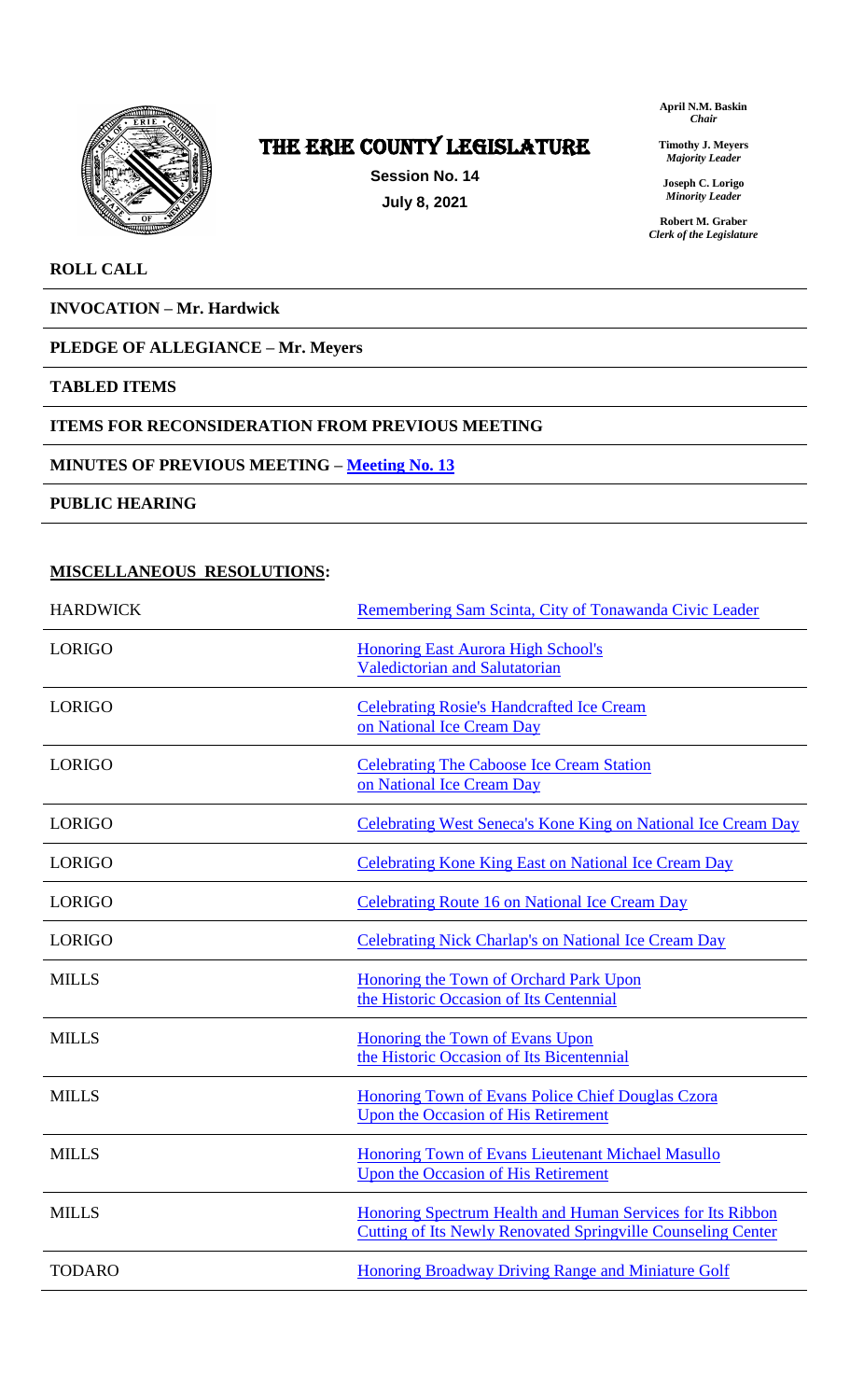| <b>TODARO</b>  | <b>Honoring the Life of Michael Altenburg</b>                                                                                    |
|----------------|----------------------------------------------------------------------------------------------------------------------------------|
| <b>TODARO</b>  | <b>Honoring the Lancaster Town Band Upon</b><br>the Occasion of Its 75th Anniversary                                             |
| <b>TODARO</b>  | Recognizing Dairy Queen in Cheektowaga<br>on National Ice Cream Day                                                              |
| <b>GREENE</b>  | <b>Celebrating Paulter's Drive-In on National Ice Cream Day</b>                                                                  |
| <b>GREENE</b>  | <b>Celebrating Bubbaloos on National Ice Cream Day</b>                                                                           |
| <b>GREENE</b>  | <b>Celebrating Big Sings Ice Cream on National Ice Cream Day</b>                                                                 |
| <b>GREENE</b>  | Recognizing July 28, 2021 as<br><b>Watson's Milk Chocolate Day in Erie County</b>                                                |
| <b>MEYERS</b>  | Remembering the Life of Michael "AB" Altenburg                                                                                   |
| <b>VINAL</b>   | Remembering the Life of Jane Weber                                                                                               |
| <b>MEYERS</b>  | Remembering the Life of Scott D. Hanel                                                                                           |
| <b>VINAL</b>   | Congratulating and Recognizing Michael V. Ginestre as the<br><b>New Superintendent of the Sweet Home Central School District</b> |
| <b>CHIMERA</b> | <b>Celebrating and Honoring Community</b><br><b>Health Improvement Week 2021</b>                                                 |
| <b>JOHNSON</b> | <b>Celebrating African-American</b><br>Music Appreciation Month, June 2021                                                       |
| <b>MEYERS</b>  | Congratulating and Recognizing Scott Zipp as New Assistant<br>Superintendent of the Cheektowaga Central School District          |
| <b>CHIMERA</b> | Remembering the Life of Anthony N. Diina                                                                                         |
| <b>JOHNSON</b> | Honoring the City Honors Girls' Volleyball<br>on Winning the 2021 Section VI Class B-1 Final                                     |
| <b>VINAL</b>   | Remembering the Life of Dr. Robert A. Milch                                                                                      |
| <b>VINAL</b>   | Recognizing the Official Kickoff of the<br>2021 Williamsville Farmers Market                                                     |

## **LOCAL LAWS: REFERENCE:**

| <b>LL INTRO. 1-1</b><br>1/31/2020 | MEYERS, VINAL,<br>BASKIN, JOHNSON,<br><b>CHIMERA &amp; HARDWICK</b> | A LL titled, "The Jail Management"<br>Transparency and Accountability Act"                  | <b>Public Safety</b>  |
|-----------------------------------|---------------------------------------------------------------------|---------------------------------------------------------------------------------------------|-----------------------|
| <b>LL INTRO. 3-1</b><br>7/17/2020 | VINAL                                                               | A LL titled, "The Business"<br><b>Procurement Enhancement</b><br>and Promotion Act of 2020" | <b>Small Business</b> |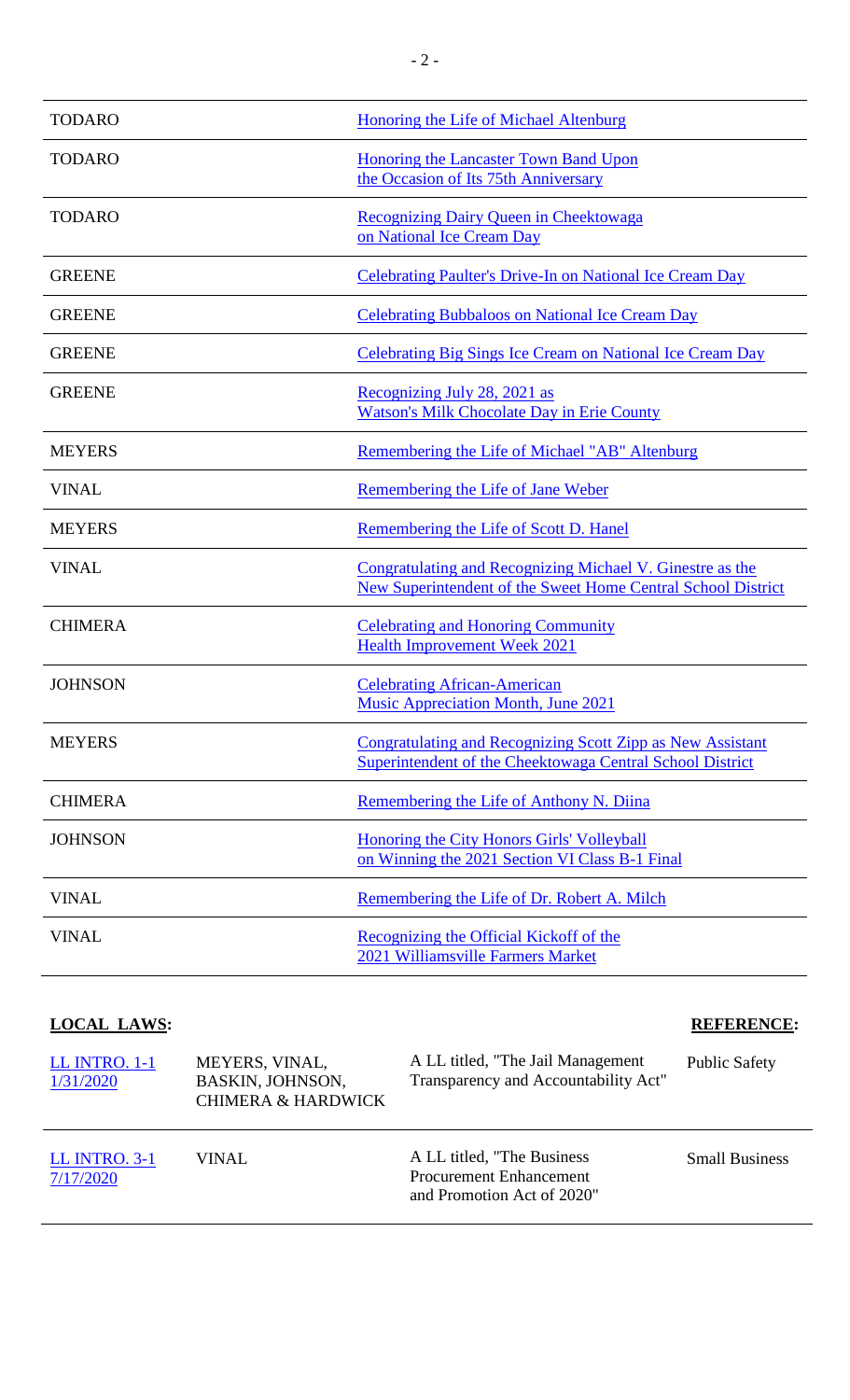| <b>LL INTRO. 5-1</b><br>7/17/2020 | LORIGO, RATH,<br><b>TODARO &amp; MILLS</b>       | A LL Requiring Timely Reports on<br><b>County Mandated Business Closures</b><br>Made Pursuant to Local or State<br>Regulations                                                       | Government<br><b>Affairs</b> |
|-----------------------------------|--------------------------------------------------|--------------------------------------------------------------------------------------------------------------------------------------------------------------------------------------|------------------------------|
| <b>LL INTRO. 8-1</b><br>12/1/20   | LORIGO, RATH,<br><b>TODARO &amp; MILLS</b>       | A LL titled, "Third Party Food<br>Delivery Services Law"                                                                                                                             | Government<br><b>Affairs</b> |
| LL INTRO. 1-1<br>4/27/21          | TODARO, GREENE,<br><b>LORIGO &amp; MILLS</b>     | A LL Authorizing Twelve and<br>Thirteen-Year-Old Licensed<br>Hunters to Hunt Deer with a<br>Firearm or Crossbow During<br>Hunting Season with the<br>Supervision of a Licensed Adult | Energy $&$<br>Environment    |
| <b>COMMITTEE REPORTS:</b>         |                                                  |                                                                                                                                                                                      |                              |
| <b>REPORT No. 12</b>              | ECONOMIC DEVELOPMENT COMMITTEE                   |                                                                                                                                                                                      |                              |
| <b>REPORT No. 8</b>               | FINANCE & MANAGEMENT COMMITTEE                   |                                                                                                                                                                                      |                              |
| <b>LEGISLATOR RESOLUTIONS:</b>    |                                                  |                                                                                                                                                                                      | <b>REFERENCE:</b>            |
|                                   |                                                  |                                                                                                                                                                                      |                              |
| <b>INTRO. 14-1</b>                | <b>BASKIN</b>                                    | Appropriation of 2021 Public Benefit<br>Funding for FOCUS                                                                                                                            |                              |
|                                   | <b>COMMUNICATIONS DISCHARGED FROM COMMITTEE:</b> |                                                                                                                                                                                      | <b>REFERENCE:</b>            |
|                                   | From the COMMUNITY ENRICHMENT COMMITTEE:         |                                                                                                                                                                                      |                              |
| <b>COMM.</b> 12E-6<br>(2021)      | <b>COUNTY EXECUTIVE</b>                          | SUNY Erie 2021-2022 Budget                                                                                                                                                           |                              |
|                                   | From the ECONOMIC DEVELOPMENT COMMITTEE:         |                                                                                                                                                                                      |                              |
| <b>COMM. 13E-7</b><br>(2021)      | <b>COUNTY EXECUTIVE</b>                          | Buffalo & EC Botanical Gardens 2020<br>Replacement of Vents & Vent Control Systems                                                                                                   |                              |
|                                   | From the FINANCE & MANAGEMENT COMMITTEE:         |                                                                                                                                                                                      |                              |
| <b>COMM. 13E-15</b><br>(2021)     | <b>COUNTY EXECUTIVE</b>                          | American Rescue Plan Omnibus Spending<br>Package -"RENEW Plan"                                                                                                                       |                              |
| <b>COMM. 13E-16</b><br>(2021)     | <b>COUNTY EXECUTIVE</b>                          | Grant Budget Modification & New Position -<br>HIV Prevention within Communities of Color                                                                                             |                              |
| <b>SUSPENSION OF THE RULES:</b>   |                                                  |                                                                                                                                                                                      | <b>REFERENCE:</b>            |

## **COMMUNICATIONS FROM ELECTED OFFICIALS: REFERENCE:**

| <b>COMM.</b> 14E-1 | <b>CHIMERA</b>     | Resignation from EC Legislature                                                                     | <b>RFP</b>                 |
|--------------------|--------------------|-----------------------------------------------------------------------------------------------------|----------------------------|
| <b>COMM.</b> 14E-2 | <b>COMPTROLLER</b> | Requesting Authority to Contract -<br><b>External Quality Review of</b><br><b>EC</b> Audit Division | Finance $\&$<br>Management |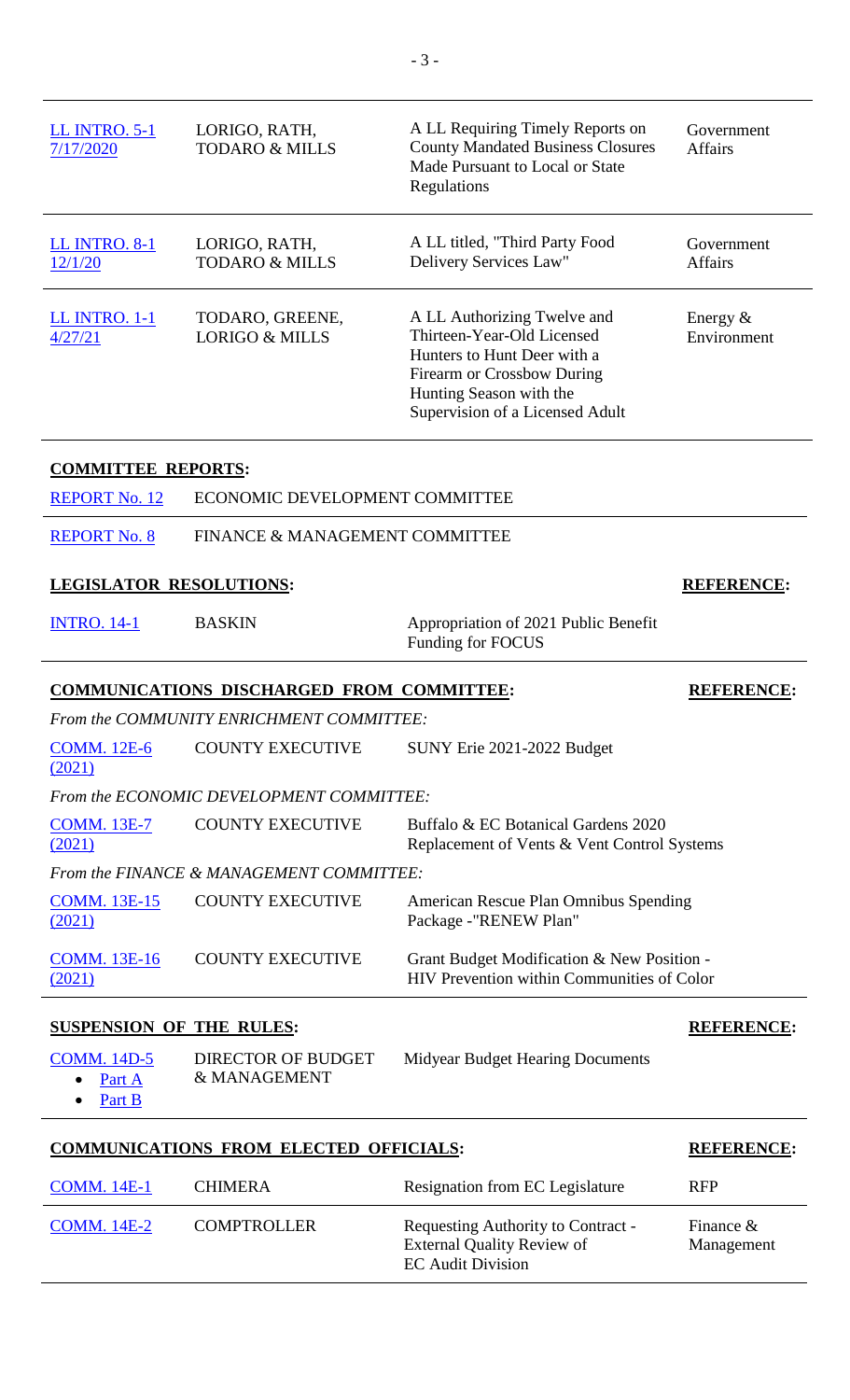| <b>COMM. 14E-3</b>  | <b>COUNTY EXECUTIVE</b>  | Appointments to the EC Fisheries<br><b>Advisory Board</b>                                                                                                               | Energy &<br>Environment             |
|---------------------|--------------------------|-------------------------------------------------------------------------------------------------------------------------------------------------------------------------|-------------------------------------|
| <b>COMM. 14E-4</b>  | <b>COUNTY EXECUTIVE</b>  | Reappointments to the EC Emergency<br><b>Medical Services Advisory Board</b>                                                                                            | Health $&$<br><b>Human Services</b> |
| <b>COMM. 14E-5</b>  | <b>COUNTY EXECUTIVE</b>  | Appointments to the EC Mental<br><b>Hygiene Community Services Board</b>                                                                                                | Health &<br><b>Human Services</b>   |
| <b>COMM. 14E-6</b>  | <b>BASKIN</b>            | Appointment of Lisa M. Chimera to<br>Fill Vacancy in 3rd Legislative District                                                                                           |                                     |
| <b>COMM. 14E-7</b>  | <b>DISTRICT ATTORNEY</b> | Personnel Adjustment -<br><b>District Attorney's Office</b>                                                                                                             | <b>Public Safety</b>                |
| <b>COMM. 14E-8</b>  | <b>COUNTY EXECUTIVE</b>  | <b>Authorization to Accept Funding</b><br>from & Contract w/NYSDoH &<br><b>Create New Positions</b>                                                                     | Health &<br><b>Human Services</b>   |
| <b>COMM. 14E-9</b>  | <b>COUNTY EXECUTIVE</b>  | <b>Authorization to Establish</b><br><b>Construction Contingency -</b><br>Shoreline Trail Enhancement Project                                                           |                                     |
| <b>COMM. 14E-10</b> | <b>COUNTY EXECUTIVE</b>  | Authorization to Accept Funding &<br>Enter Contracts Providing Outreach &<br><b>Application Assistance for COVID</b><br><b>Emergency Rental Assistance Program</b>      | Health &<br><b>Human Services</b>   |
| <b>COMM. 14E-11</b> | <b>COUNTY EXECUTIVE</b>  | <b>Authorization to Accept STSFP</b><br>Funding & Enter Contract for<br><b>Restorative Justice Training</b>                                                             | <b>Public Safety</b>                |
| <b>COMM. 14E-12</b> | <b>COUNTY EXECUTIVE</b>  | Authorization to Accept Grant Award -<br><b>Supplemental Opioid Mortality</b><br><b>Review Board Funding</b>                                                            | Health &<br><b>Human Services</b>   |
| <b>COMM. 14E-13</b> | <b>COUNTY EXECUTIVE</b>  | Reimbursement to Training Center for<br><b>COVID Related Sanitation Expenses</b>                                                                                        | Health &<br><b>Human Services</b>   |
| <b>COMM. 14E-14</b> | <b>COUNTY EXECUTIVE</b>  | NYSDOT Agreement & Contract for<br>Engineering Design Services, Town<br>of Tonawanda & Village of Kenmore                                                               | Economic<br>Development             |
| <b>COMM. 14E-15</b> | <b>COUNTY EXECUTIVE</b>  | <b>Contract Amendments for</b><br><b>Reconstruction of Alden Crittenden</b><br>Rd., Village of Alden &<br>Town of Marilla                                               | Economic<br>Development             |
| <b>COMM.</b> 14E-16 | <b>COUNTY EXECUTIVE</b>  | Renewal of EC Soil & Water<br><b>Conservation District Agreement -</b><br><b>Stream Bank Maintenance,</b><br>Road, Bridge & Culvert<br><b>Scour Maintenance Program</b> | Energy $&$<br>Environment           |
| <b>COMM.</b> 14E-17 | <b>COUNTY EXECUTIVE</b>  | ECSD No. 3 - Engineer<br><b>Term Contract Agreement</b>                                                                                                                 | Energy $&$<br>Environment           |
| <b>COMM. 14E-18</b> | <b>COUNTY EXECUTIVE</b>  | No Cost Contract Time Extension -<br>Evans Shoreline Trail Phase 2                                                                                                      | Economic<br>Development             |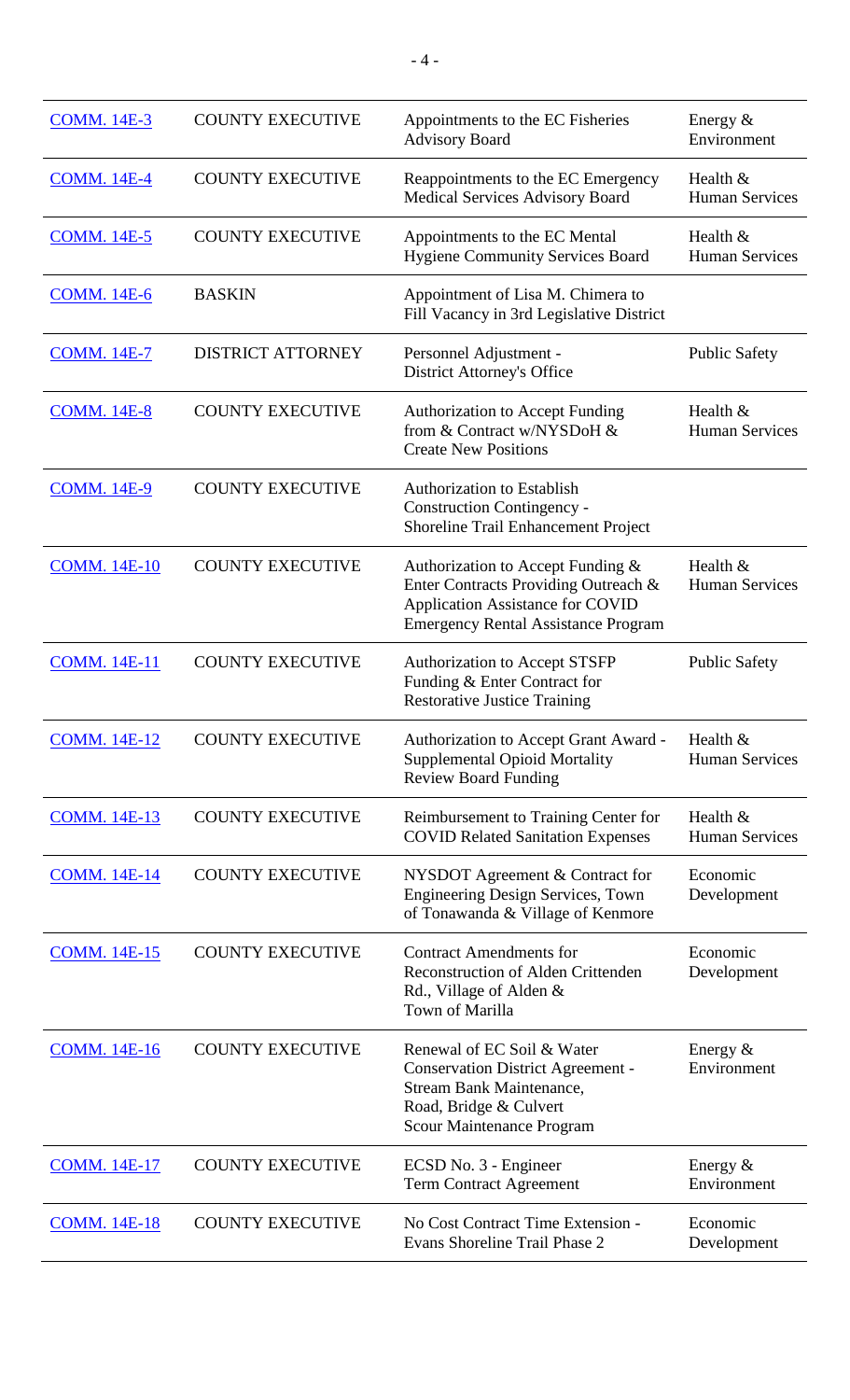| <b>COMM. 14E-19</b> | <b>COUNTY EXECUTIVE</b> | ECSD Nos. 1-6 & No. 8 -<br><b>Board of Managers Resolutions</b>                                                                     | Energy $&$<br>Environment         |
|---------------------|-------------------------|-------------------------------------------------------------------------------------------------------------------------------------|-----------------------------------|
| <b>COMM.</b> 14E-20 | <b>COUNTY EXECUTIVE</b> | ECSD Nos. 1-6 & No. 8 - Professional<br><b>Engineering Services Term Agreements</b>                                                 | Energy $&$<br>Environment         |
| <b>COMM. 14E-21</b> | <b>COUNTY EXECUTIVE</b> | Award of Construction Contract &<br><b>Contract for Construction Phase -</b><br>Two Mile Creek Greenway Trail,<br>City of Tonawanda | Economic<br>Development           |
| <b>COMM. 14E-22</b> | <b>COUNTY EXECUTIVE</b> | <b>ECSD No. 1 - Slate Bottom Creek</b><br><b>Sanitary Sewer Replacement Project</b>                                                 | Energy $&$<br>Environment         |
| <b>COMM. 14E-23</b> | <b>COUNTY EXECUTIVE</b> | <b>Authorization to Apply - NYSDEC</b><br><b>Climate-Smart Communities Funding</b>                                                  | Energy $&$<br>Environment         |
| <b>COMM. 14E-24</b> | <b>COUNTY EXECUTIVE</b> | <b>Authorization to Apply - NYSDEC</b><br>Organics Management & Food<br><b>Waste Drop-off Program Funding</b>                       | Energy $&$<br>Environment         |
| <b>COMM. 14E-25</b> | <b>COUNTY EXECUTIVE</b> | <b>Authorization to Apply - NYSDEC</b><br>Funding to Develop an<br><b>EC Heat Emergency Plan</b>                                    | Energy $&$<br>Environment         |
| <b>COMM. 14E-26</b> | <b>COUNTY EXECUTIVE</b> | Acceptance of Grant Funding -<br>Supporting the Experience of<br><b>Upstate Region Elders (SECURE)</b>                              | Health &<br><b>Human Services</b> |
| <b>COMM.</b> 14E-27 | <b>COUNTY EXECUTIVE</b> | Reappointments to the<br><b>Youth Services Board</b>                                                                                | Health &<br><b>Human Services</b> |

## **COMMUNICATIONS FROM THE DEPARTMENTS: REFERENCE:**

| <b>COMM.</b> 14D-1 | <b>COMPTROLLER'S</b>     | <b>Report on Capital Funds Available</b>                      | Economic                          |
|--------------------|--------------------------|---------------------------------------------------------------|-----------------------------------|
|                    | <b>OFFICE</b>            | for SUNY Erie Roofing                                         | Development                       |
| <b>COMM.</b> 14D-2 | DIRECTOR OF BUDGET       | <b>Budget Monitoring Report</b>                               | Finance $\&$                      |
|                    | & MANAGEMENT             | for Period Ending 05/2021                                     | Management                        |
| <b>COMM.</b> 14D-3 | <b>DEPARTMENT OF LAW</b> | <b>Transmittal of New Claim</b><br><b>Against Erie County</b> | Government<br><b>Affairs</b>      |
| <b>COMM.</b> 14D-4 | <b>DEPARTMENT OF LAW</b> | <b>Local Emergency Order Extensions</b>                       | Health & Human<br><b>Services</b> |

| <b>COMMUNICATIONS FROM THE PEOPLE AND OTHER AGENCIES:</b> |                                   |                                                                  | <b>REFERENCE:</b> |
|-----------------------------------------------------------|-----------------------------------|------------------------------------------------------------------|-------------------|
| <b>COMM.</b> 14M-1                                        | EC DEMOCRATIC<br><b>COMMITTEE</b> | Letter to Clerk of Legislature<br>Concerning Endorsement to Fill | <b>RFP</b>        |

|                    |                                                   | Vacancy in 3rd Legislative District                                                                                     |                            |
|--------------------|---------------------------------------------------|-------------------------------------------------------------------------------------------------------------------------|----------------------------|
| <b>COMM.</b> 14M-2 | EC AGRICULTURAL &<br>FARMLAND<br>PROTECTION BOARD | 2021 AFPB Report Regarding<br>Modification & Consolidation<br>of Marilla, Wales & Elma<br><b>Agricultural Districts</b> | Energy $\&$<br>Environment |